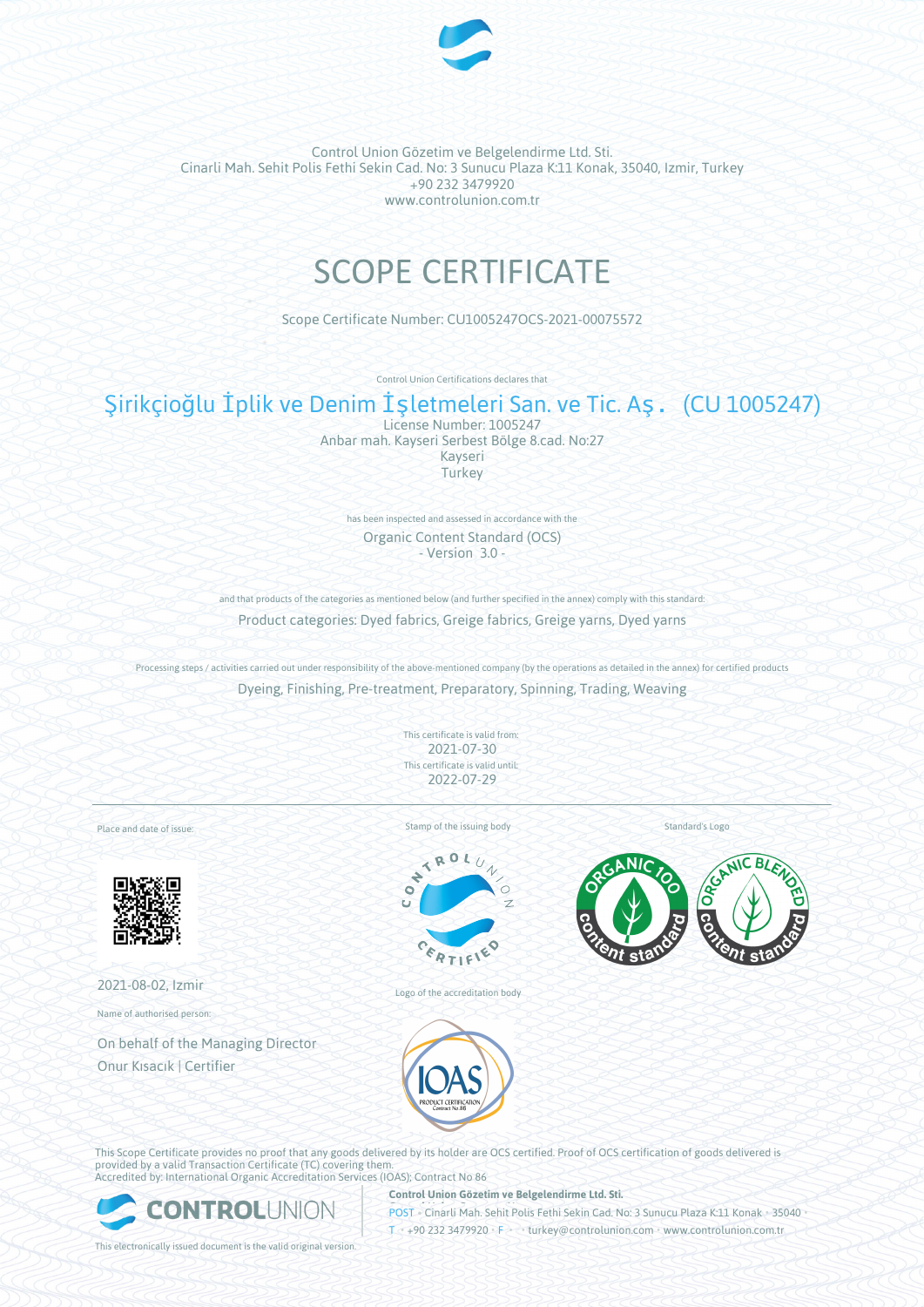

**Şirikçioğlu İplik ve Denim İşletmeleri San. ve Tic. Aş. (CU 1005247) Organic Content Standard (OCS)**

# Products Annex to certificate no. CU1005247OCS-2021-00075572 In specific the certificate covers the following products:

| <b>Product category</b> | <b>Product details</b>     | <b>Material composition</b>                                                                                                          | <b>Label grade</b><br><b>OCS 100</b> |  |
|-------------------------|----------------------------|--------------------------------------------------------------------------------------------------------------------------------------|--------------------------------------|--|
| <b>Dyed fabrics</b>     | Denim fabrics              | 100.0% Organic Cotton                                                                                                                |                                      |  |
| Dyed fabrics            | Denim fabrics              | 37.0% Conventional Lyocell<br>44.0% Organic Cotton<br>16.0% Recycled Post-Consumer Polyester<br>3.0% Conventional Elastane (Spandex) | <b>OCS Blended</b>                   |  |
| Dyed fabrics            | Denim fabrics              | 50.0% Conventional Cotton<br>50.0% Organic Cotton                                                                                    | <b>OCS Blended</b>                   |  |
| Dyed fabrics            | Denim fabrics              | 1.0% Conventional Elastane (Spandex)<br>49.0% Conventional Cotton<br>50.0% Organic Cotton                                            | <b>OCS Blended</b>                   |  |
| Dyed fabrics            | Denim fabrics              | 50.0% Conventional Cotton<br>50.0% Organic Cotton                                                                                    | <b>OCS Blended</b>                   |  |
| Dyed fabrics            | Denim fabrics              | 55.0% Organic Cotton<br>45.0% Conventional Cotton                                                                                    | <b>OCS Blended</b>                   |  |
| Dyed fabrics            | Denim fabrics              | 92.0% Organic Cotton<br>2.0% Conventional Elastane (Spandex)<br>6.0% Conventional Polyester                                          | <b>OCS Blended</b>                   |  |
| <b>Dyed fabrics</b>     | Denim fabrics              | 2.0% Conventional Elastane (Spandex)<br>98.0% Organic Cotton                                                                         | <b>OCS 100</b>                       |  |
| Dyed fabrics            | Denim fabrics              | <b>OCS 100</b><br>99.0% Organic Cotton<br>1.0% Conventional Elastane (Spandex)                                                       |                                      |  |
| Dyed fabrics            | <b>Woven fabrics</b>       | <b>OCS Blended</b><br>80.0% Organic Cotton<br>20.0% Recycled Post-Consumer Polyester                                                 |                                      |  |
| Dyed yarns              | Carded yarns [Indigo Dyed] | 50.0% Organic Cotton<br>50.0% Recycled Pre-Consumer Cotton                                                                           | <b>OCS Blended</b>                   |  |
| Greige fabrics          | <b>Woven fabrics</b>       | <b>OCS Blended</b><br>33.0% Conventional Polyester<br>67.0% Organic Cotton                                                           |                                      |  |
| Greige yarns            | Carded yarns               | 100.0% Organic Cotton                                                                                                                | <b>OCS 100</b>                       |  |
| Greige yarns            | Carded yarns               | <b>OCS Blended</b><br>50.0% Recycled Pre-Consumer Cotton<br>50.0% Organic Cotton                                                     |                                      |  |
| Greige yarns            | Combed yarns               | 100.0% Organic Cotton                                                                                                                | <b>OCS 100</b>                       |  |
| Greige yarns            | Open-end yarns             | 100.0% Organic Cotton                                                                                                                | <b>OCS 100</b>                       |  |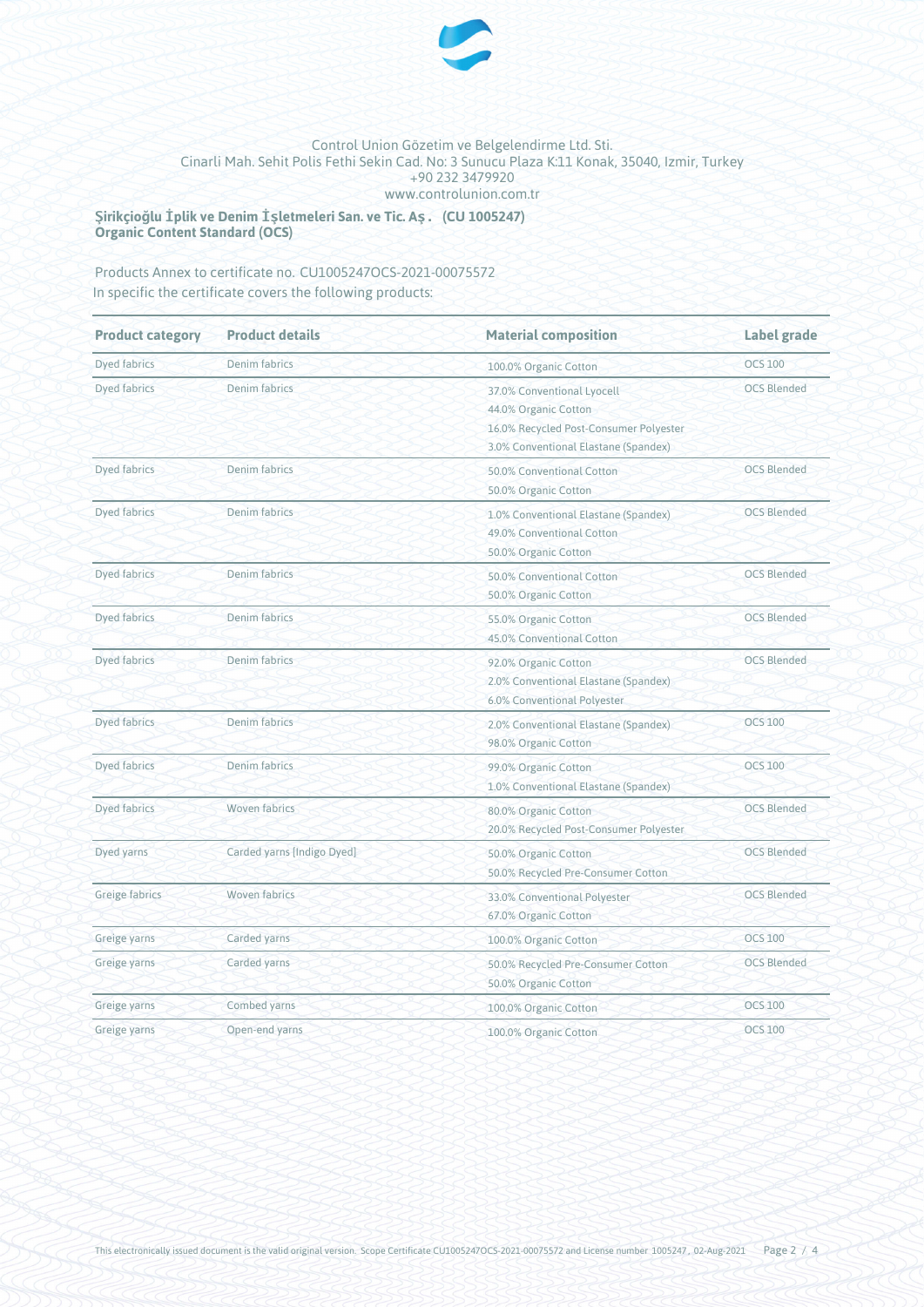

**Şirikçioğlu İplik ve Denim İşletmeleri San. ve Tic. Aş. (CU 1005247) Organic Content Standard (OCS)**

Annex to compare the compact of the compact of the compact of the compact of the compact of the compact of the

Place and date of issue:

Standard's logo



2021-08-02, Izmir

Name of authorised person:

On behalf of the Managing Director Onur Kısacık | Certifier

Stamp of the issuing body<br> $\begin{pmatrix} 1 & \mathbf{R} & \mathbf{0} & \mathbf{L} & \mathbf{0} & \mathbf{L} & \mathbf{0} & \mathbf{L} & \mathbf{0} & \mathbf{0} & \mathbf{0} & \mathbf{0} & \mathbf{0} & \mathbf{0} & \mathbf{0} & \mathbf{0} & \mathbf{0} & \mathbf{0} & \mathbf{0} & \mathbf{0} & \mathbf{0} & \mathbf{0} & \mathbf{0} & \mathbf{0} & \mathbf{0} & \mathbf{0} & \mathbf{0} & \mathbf$ 



Logo of the accreditation body